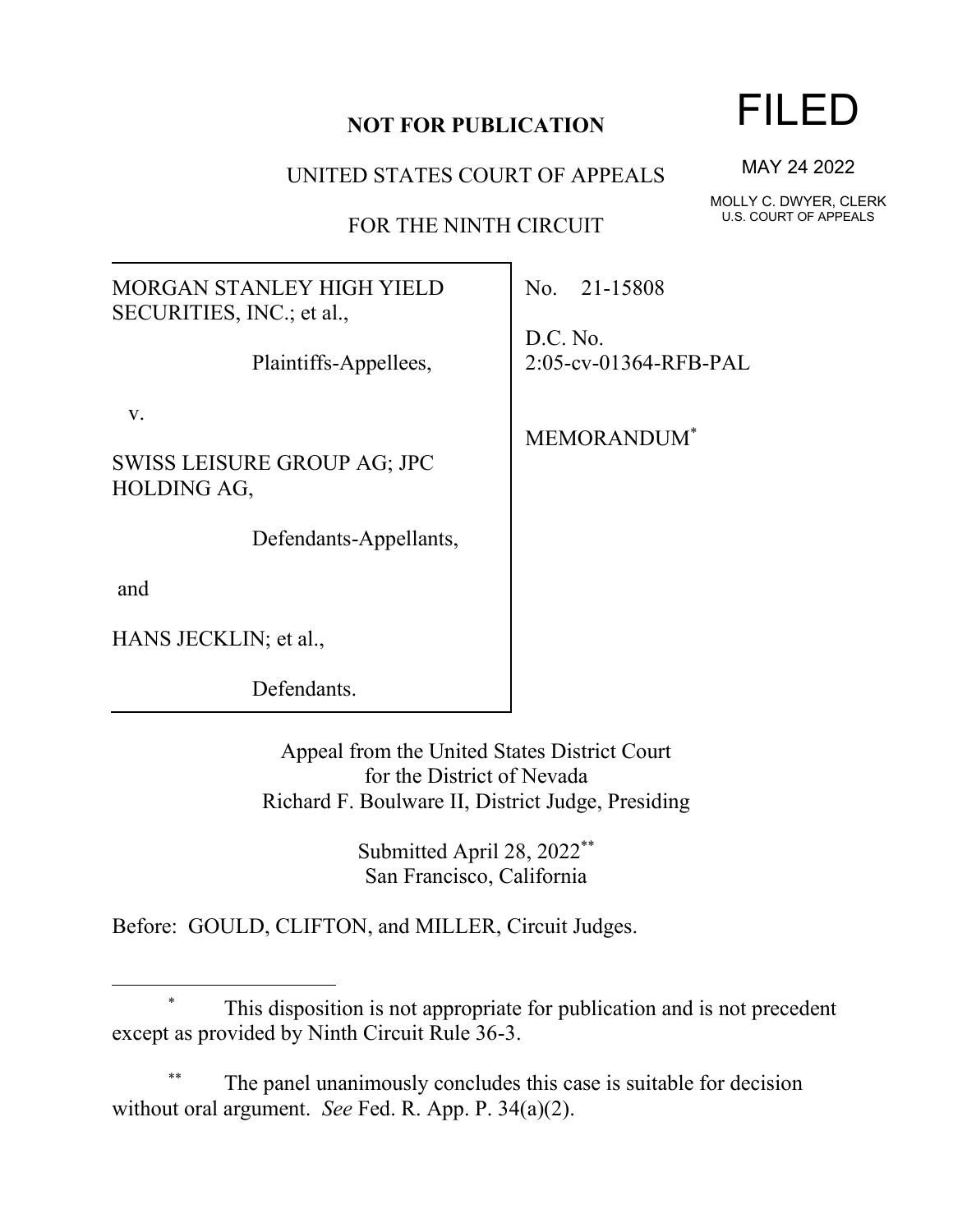This case arises from a failed project to develop a resort and casino in Nevada that went bankrupt, giving rise to 20 years of litigation. Plaintiff-Appellees are investment funds that invested in the development of the resort and casino ("Resort") through a Note Purchase Agreement ("NPA"). As the business was failing, Defendant-Appellants entered into the NPA to retire \$40 million of the Resort's debt. Appellants breached the NPA and directed the transfer of Resort's assets to themselves instead of the investment funds as required by the NPA.

Appellees sued the Resort for the breach of the NPA in the United States District Court for the Southern District of New York and received a judgment for \$38,489,055.93, plus post-judgment interest, costs, and attorney's fees ("SDNY Judgment"). After discovering that Appellants sent the Resort's assets to their personal Swiss accounts, Appellees filed suit in United States District Court for the District of Nevada to hold the Resort's owners individually liable for the SDNY Judgment. After a bench trial, the Nevada district court found Appellants liable as alter egos of the Resort and found that the Resort had engaged in fraudulent transfers of assets ("Nevada Judgment"). The Nevada Judgment directed the Appellants to pay the "full amount of the SDNY Judgment."

After attempts to settle a post-judgment discovery dispute failed, Appellees filed a motion to compel the requested discovery. The Nevada district court granted the motion, giving rise to this appeal.

2 a set of  $\sim$  2 a set of  $\sim$  2 a set of  $\sim$  2 a set of  $\sim$  3 a set of  $\sim$  3 a set of  $\sim$  3 a set of  $\sim$  3 a set of  $\sim$  3 a set of  $\sim$  3 a set of  $\sim$  3 a set of  $\sim$  3 a set of  $\sim$  3 a set of  $\sim$  3 a set of  $\sim$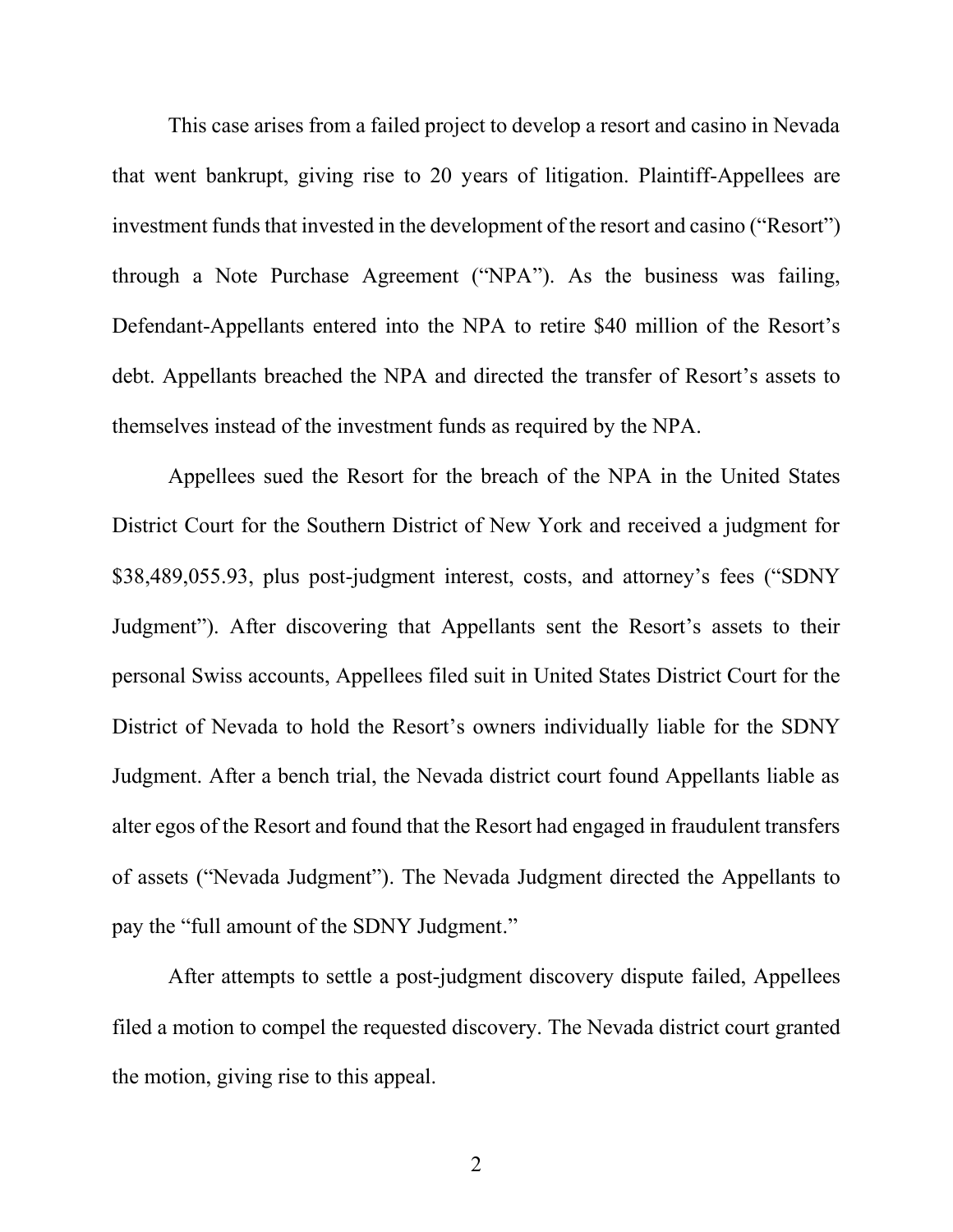The Ninth Circuit reviews a district court's imposition of discovery sanctions for an abuse of discretion and "will not reverse absent a definite and firm conviction that the district court made a clear error of judgment." *Campidoglio LLC v. Wells Fargo & Co.*, 870 F.3d 963, 975–76 (9th Cir. 2017) (citation omitted). The decision "whether to issue sanctions, or to deny the discovery sought pursuant to such a motion, is within the district court's "'wide discretion in controlling discovery.'" *Id.*  (quoting *Jeff. D. v. Otter*, 643 F.3d 278, 289 (9th Cir. 2011)).

"Under the law of the case doctrine, a court is generally precluded from reconsidering an issue previously decided by the same court, or a higher court in the identical case." *Ingle v. Cir. City*, 408 F.3d 592, 594 (9th Cir. 2005) (citation and internal quotation marks omitted). "This doctrine has developed to maintain consistency and avoid reconsideration of matters once decided during the course of a single continuing lawsuit." *Id.* (citation and internal quotation marks omitted). This Court has previously heard and rejected Appellants' arguments in the similar and related appeal in which Hans Jecklin, the appellant in that case, argued: (1) that the district court's order was not specific and definite; (2) that the district court erred in granting the motion to compel; and (3) that the district court failed to provide notice.

Appellants argue that the Nevada district court erred by finding contempt, imposing daily fines, and requiring the payment of attorney's fees because the district court's order was not sufficiently specific and definite. This court has already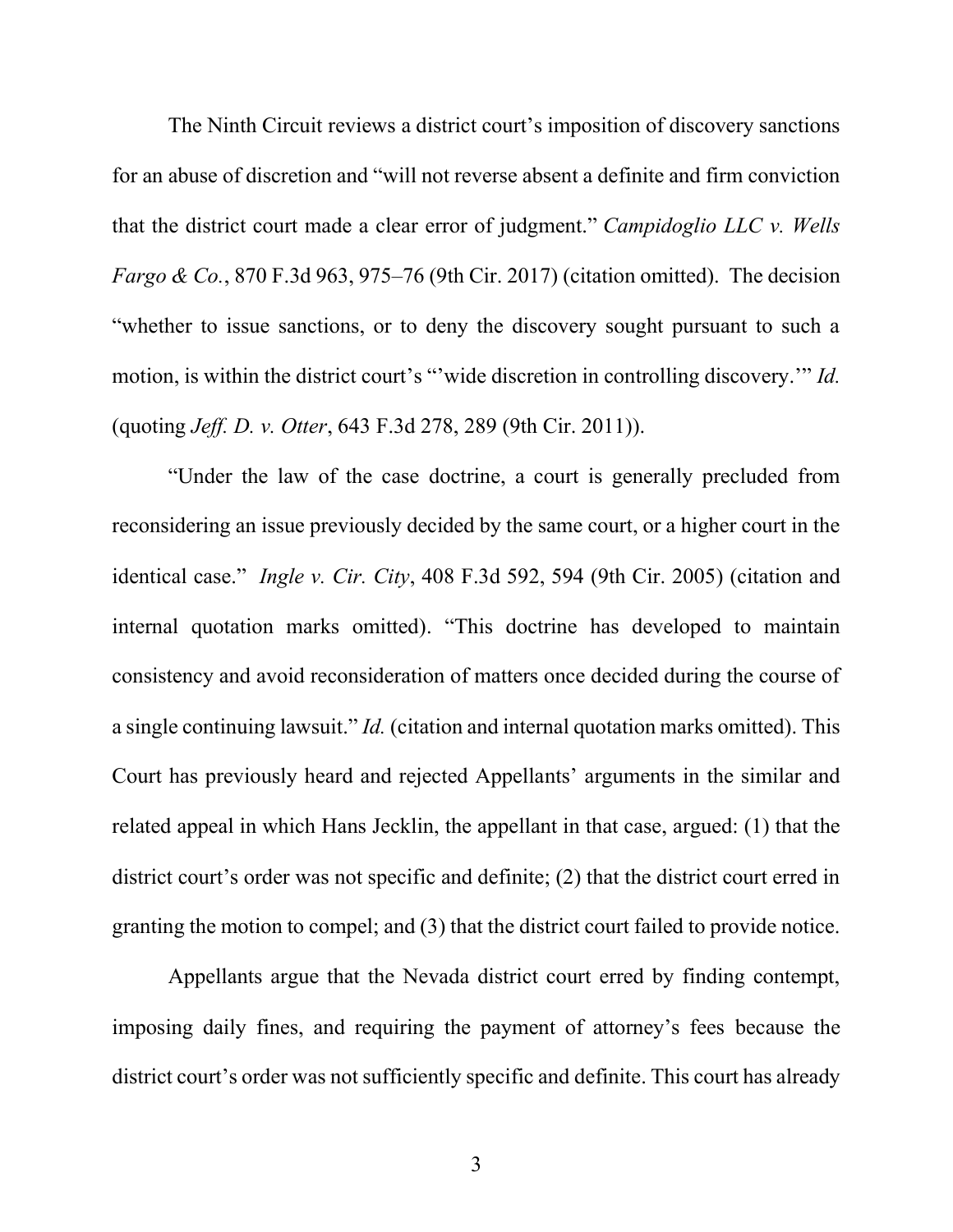rejected these arguments. *See Invesco High Yield Fund v. Jecklin*, No. 21-15809, 2021 WL 3778595, at \*1 (9th Cir. Aug. 25, 2021) ("[Appellees] satisfied their burden of showing by clear and convincing evidence that [Jecklin] violated a specific and definite order of the court.") (citation and internal quotation marks omitted). The standard for a finding of contempt requires the moving party "show[] by clear and convincing evidence that the contemnors violated a specific and definite order of the court." *Stone v. City and Cnty. of San Francisco*, 968 F.2d 850, 856 n.9 (9th Cir. 1992).

Next, Appellants argue that the district court erred by granting the motion to compel because the motion to compel failed to comply with Local Rule 26-7(b) and there was no final judgment.

This argument has already been addressed by a Ninth Circuit panel and rejected. In Appellant Jecklin's related case, the sitting panel found that "the district court did not abuse its discretion in granting [Appellees'] motion to compel." *Invesco High Yield Fund*, 2021 WL 3778595 at \*2. The prior panel found that the district court properly overlooked "the minor noncompliance with District of Nevada Local Rule 26-7(b)." *Id*.

Third, Appellants argue that they were entitled to but did not receive due process. We previously rejected this argument. *See Invesco High Yield Fund*, 2021 WL 3778595 at  $*1$  ("The district court's finding of contempt did not deny Jecklin